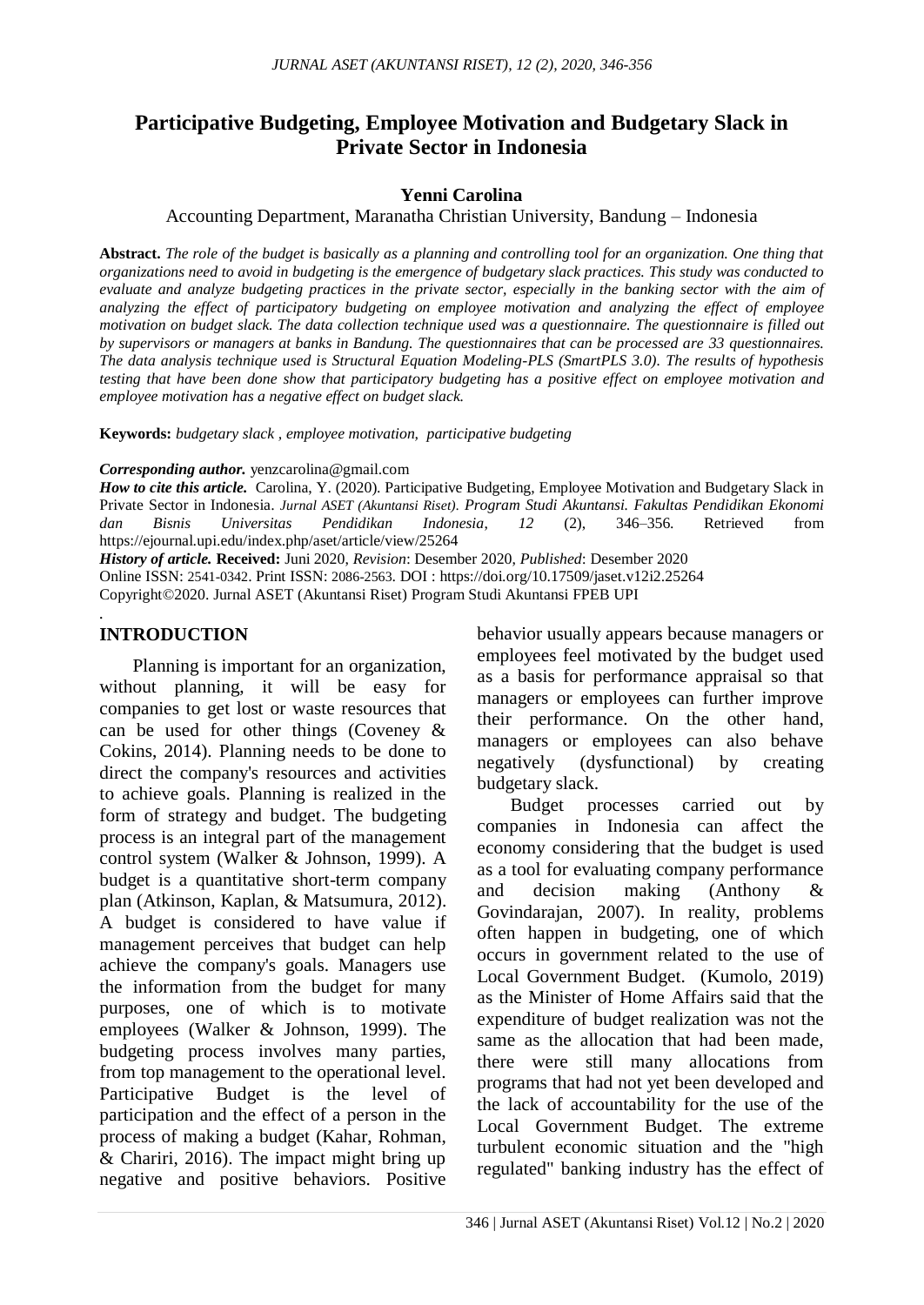the complexity of the problem. No exceptions in the budgeting process that management must make. Management is demanded to be more careful in managing the business, including overcoming various problems in the preparation of the budget.

According to (Widanaputra & Mimba, 2014), the cause of budget preparation problems is caused by budgetary slack. Budgetary slack is usually associated with dysfunctional behavior (Atkinson, Kaplan, & Matsumura, 2012), achieving budget targets without much effort, unethical behavior, ineffective allocation of resources and unreliable information (Raudhiah, 2014). This budgetary slack behavior is included in the category of dysfunctional behavior in the budget and is against the company's goals (Anthony & Govindarajan, 2007). Budgetary slack is often made by managers to hide some information from their superiors and deliberately misinterpreted the information to maximize their own utility (Damrongsukniwat, Kunpanitchakit, & Durongwatana, 2015). According to (Falikhatun, 2007), there are three main reasons managers perform budgetary slack: (a) budgetary slack is always used to overcome uncertain conditions, if there is no unexpected event, the manager can exceed / reach his budget; (b) people are always believe that the results of their work will look good in the eyes of superiors if they can reach their budget; (c) budget plannings are always being cut in the process of allocating resources.

One of the factors that forms budgetary slack is the Participative Budget (Maiga & Jacobs, 2007). (Widanaputra & Mimba, The Influence of participative budgeting on budgetary Slack in composing local governments' budget in Bali province, 2014) said that in the budget preparation process, problems caused by budgetary slack happen often. Therefore, budgetary slack is one of the problems which is brought up from participative budgeting. Participative budgeting will increase the motivation of employees which will also increase organizational effectiveness and efficiency

(Umo, 2014) and employee motivation is very important for the sustainability and performance of an organization (Ledimo, Sabbagha, & Martins, 2019).

(Maiga & Jacobs, 2007) and (Kahar, Rohman, & Chariri, 2016) said that participative budgeting has a negative effect towards budgetary slack. Meanwhile, interesting findings from research conducted by (Aprila & Hidayani, 2012) in the public sector, found that participative budgeting has a significant positive effect towards budgetary slack. This indicates that the higher involvement of a person/employee in budgeting process, affects more unethical behavior in budgetary slack. Contradictory research findings motivate researchers to reexamine the effect of participative budgeting towards budgetary slack through employee motivation. Most studies used employee motivation as an independent variable that influences budgetary slack. Many studies have examined employee motivation as a moderating variable. But in this study, employee motivation will be tested as an intervening variable that is influenced by participative budgeting and affects budgetary slack in private sector. Research on budgeting usually mostly done in the public sector. The result of this study is expected to provide input or ideas related to budgeting policy in SOEs, especially in the banking industry by observing the relationship between participative budgeting, budgetary slack and employee motivation. Based on the explanation of the research background above, the problem formulations in this study are (1) does participative budgeting affect employee motivation (2) does employee motivation affect budgetary slack

# **LITERATURE REVIEW**

# **Contingency Approach Theory**

The contingency approach for management accounting is based on the premise that a universal management accounting system is always appropriate to be applied to all organizations in all circumstances. However, the management accounting system also depends on the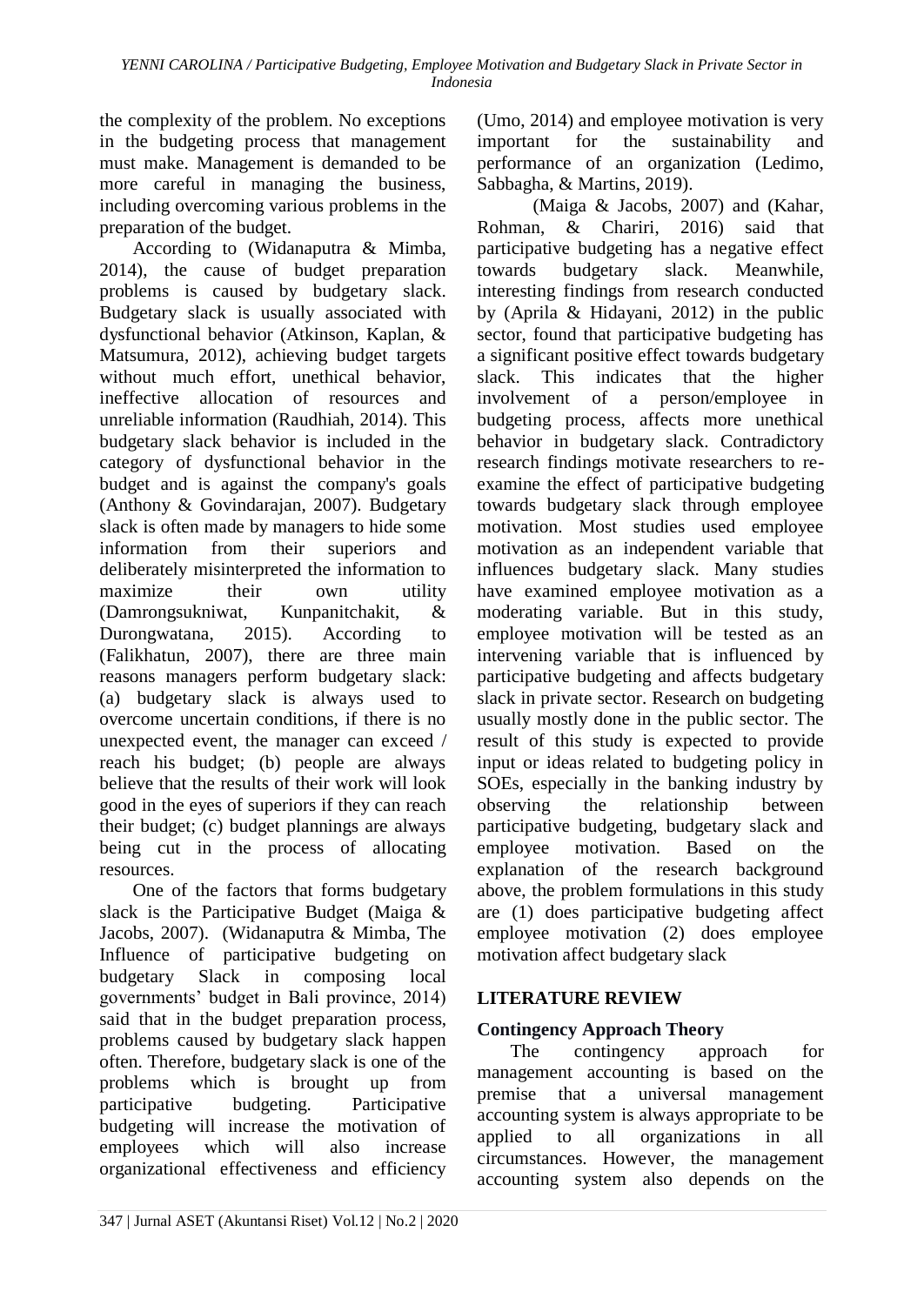situational factors that exist within the organization (Emmanuel, Otley, & Merchant, 2004).

As explained in the introduction section, previous research findings still show inconsistencies. The researcher concludes that other variables influence between budgetary participation and budgetary slack. Through the contingency approach allows the existence of other variables that can act as variables intervening that affects the relationship between budgeting participation and budgetary slack is employee motivation.

# **Agency Theory Approach**

Agency theory is a concept that explains the relationship between principals and agents. The principal is the party that gives the agent the mandate to carry out the principal's activities (Anthony & Govindarajan, 2007). In this study, the agency approach will be adopted to evaluate the effectiveness of budgetary participation in relation to budgetary slack. Principal in this case the budget director can encourage managers or supervisors to be involved in preparing the budget and contribute to providing information so that the budget is made effectively.

# **Participative Budgeting and Employee Motivation**

Participative budgeting is the level of participation and effect of a person in making budgeting (Kahar, Rohman, & Chariri, 2016). Participation can reduce potential conflicts between individual goals and organizational goals so that it has an impact on improving performance. Through participation, superiors can obtain information about the environment that is being and will be faced. This is supported by (Baiman, 1990) which reinforces the argument that participation tends to reduce budgetary slack. The information contains in the budgeting process is used by managers, one of them is to motivate employees who work in the company (Walker & Johnson, 1999). (Umo, 2014) believed that participative budgeting will increase employee motivation which will

increase the organizational effectiveness and efficiency. (Ledimo, Sabbagha, & Martins, 2019) stated that employee motivation is very important for the sustainability and performance of an organization. Successful organizations are usually characterized by motivated employees as valuable assets. Financial organizations such as banks, need motivated employees to achieve targets and performance at a high level. Involvement in the budgeting process is an opportunity for employees to demonstrate their achievements (Hariyanti, Purnamasari, & Magnaz, 2015). Employees will be motivated to make budgeting when their performance is measured by the budget.

Previous study which was conducted by (Djalil, Indriani, & Muttaqin, 2017) found that participative budgeting has a positive effect towards employee motivation. These results illustrate that budget participation effects the high or low levels of employee motivation. Then, the study conducted by (Zainuddin  $\&$ Isa, 2011) found that participative budgeting has an indirect effect towards motivation through procedural justice as a mediating variable.

Based on the explanation above, the hypothesis 1 proposed is as follows:

H1: Participative budgeting has a positive effect towards Employee Motivation

### **Employee Motivation and Budgetary Slack**

Budgetary slack was defined by (Kahar, Rohman, & Chariri, 2016) as the difference between the amounts of budget that is proportioned lower than the estimated safe number in the company. One of the factors that causes budgetary slack is employee motivation. Based on Self-determination theory, there are several types of motivation called Pluriform Motivation, which consists of extrinsic, intrinsic and extrinsic autonomous motivation (Hariyanti, Purnamasari, & Magnaz, 2015). The motivation that is focused in this study is the intrinsic motivation, which is the motivation that comes from oneself to do something and obtain satisfaction from something that he/she managed to do (Hariyanti, Purnamasari, &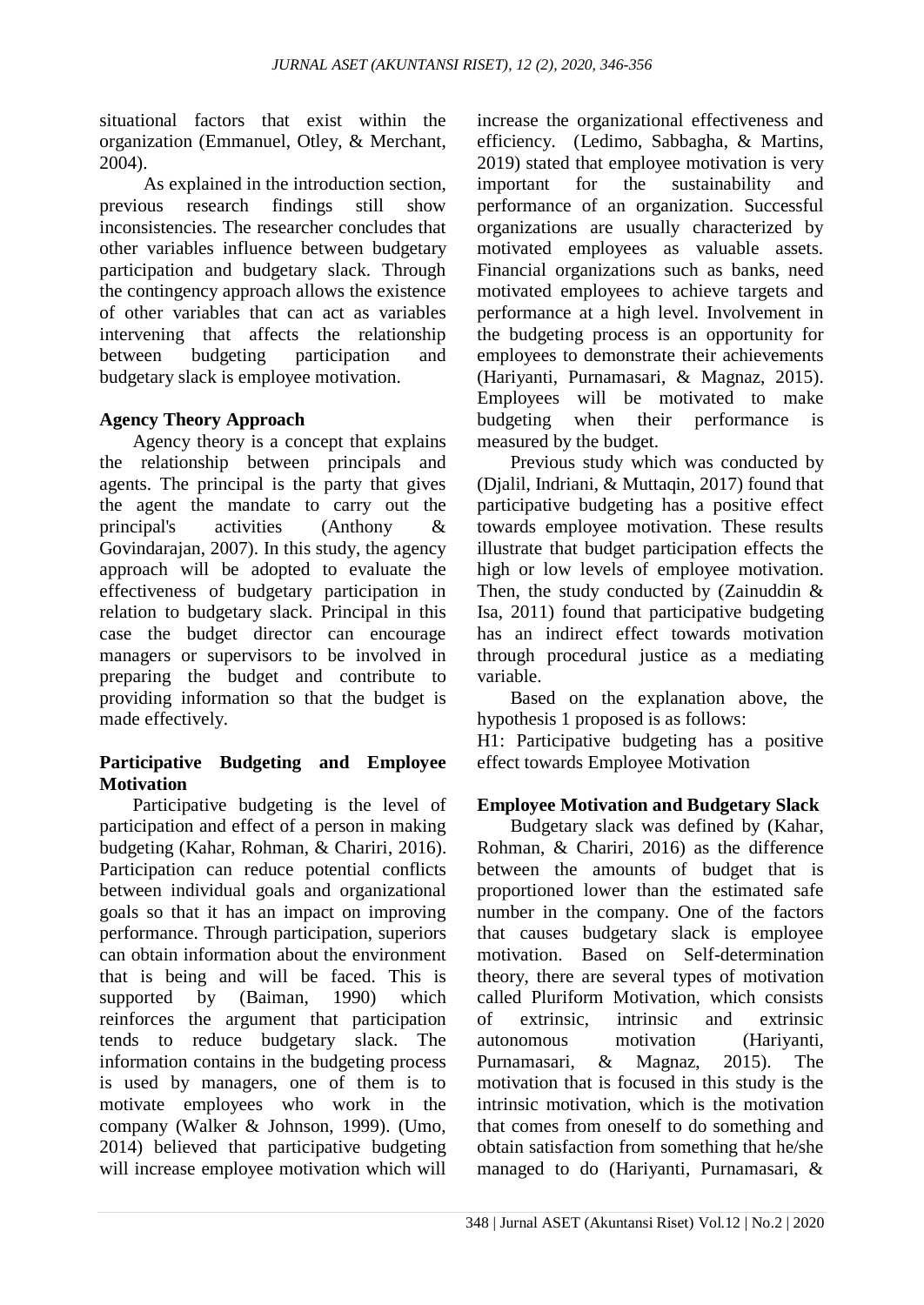Magnaz, 2015). (Baerdemaeker & Bruggeman, 2015) said that autonomous or intrinsic motivation has a relationship with budgetary slack and autonomous or intrinsic motivation can reduce budgetary slack. Participative budgeting will increase employee motivation which will later increase the effectiveness and efficiency of the organization (Umo, 2014) it will be able to prevent and avoid budgetary slack. Because the higher the motivation of the employee is, the further it will reduce the possibility of employees to perform budgetary slack.

Based on the explanation above, the hypothesis 2 proposed is as follows:

H2: Employee Motivation has a negative

effect towards Budgetary Slack

### **RESEARCH METHOD**

This study uses primary data which is obtained from closed questionnaires. The possible choice of answers was determined in advance

and respondents were not given alternative answers. The unit of analysis in this study is bank employees at the manager or supervisor level. The sampling technique used is Simple Random Sampling. In the end, there were 33 questionnaires collected for processing. Based on the rule of thumb, the data will then be processed and analyzed.

The analysis technique used to test the proposed research model and hypothesis is Structural Equation Modeling (SEM) PLS with the help of the SmartPLS 3.0 application. SEM-PLS is used because the number of samples is not large. According to (Latan & Ghozali., 2012), 5 stages of analysis in PLS-SEM begin from the conceptualization of the model, determining the algorithm analysis method, determining the resampling method, depicting the path diagram, and evaluating the model which includes evaluating the outer model / measurement model and evaluating the structural model / inner model.

In this study, indicators for related variables are as follows

| $\frac{1}{2}$ . $\frac{1}{2}$ |                                                           |              |  |
|-------------------------------|-----------------------------------------------------------|--------------|--|
| <b>Variable</b>               | <b>Indicator</b>                                          | <b>Scale</b> |  |
| Participative                 | 1. I was involved in the budgeting process                | Ordinal      |  |
| Budgeting $(X)$               | 2. Various reasons were given by the head of business     |              |  |
|                               | unit to me when the budget was requested to be revised    |              |  |
|                               | 3. I provide input, opinions, and / or suggestions about  |              |  |
|                               | the budget to the head of business unit without asking at |              |  |
|                               | the first place                                           |              |  |
|                               | 4. The impact of me on budget completion                  |              |  |
|                               | 5. The importance of my contribution towards the          |              |  |
|                               | budget                                                    |              |  |
|                               | 6. The head of business unit will always ask for my       |              |  |
|                               | input, opinions and or suggestions when preparing the     |              |  |
|                               | budget.                                                   |              |  |
|                               |                                                           |              |  |
|                               | (Milani, 1975); (Chong & Strauss, 2017);<br>(Dunk.        |              |  |
|                               | 1993) (Raudhiah, 2014)                                    |              |  |
|                               |                                                           |              |  |

| Table 1. Operationalization Variable |  |
|--------------------------------------|--|
|                                      |  |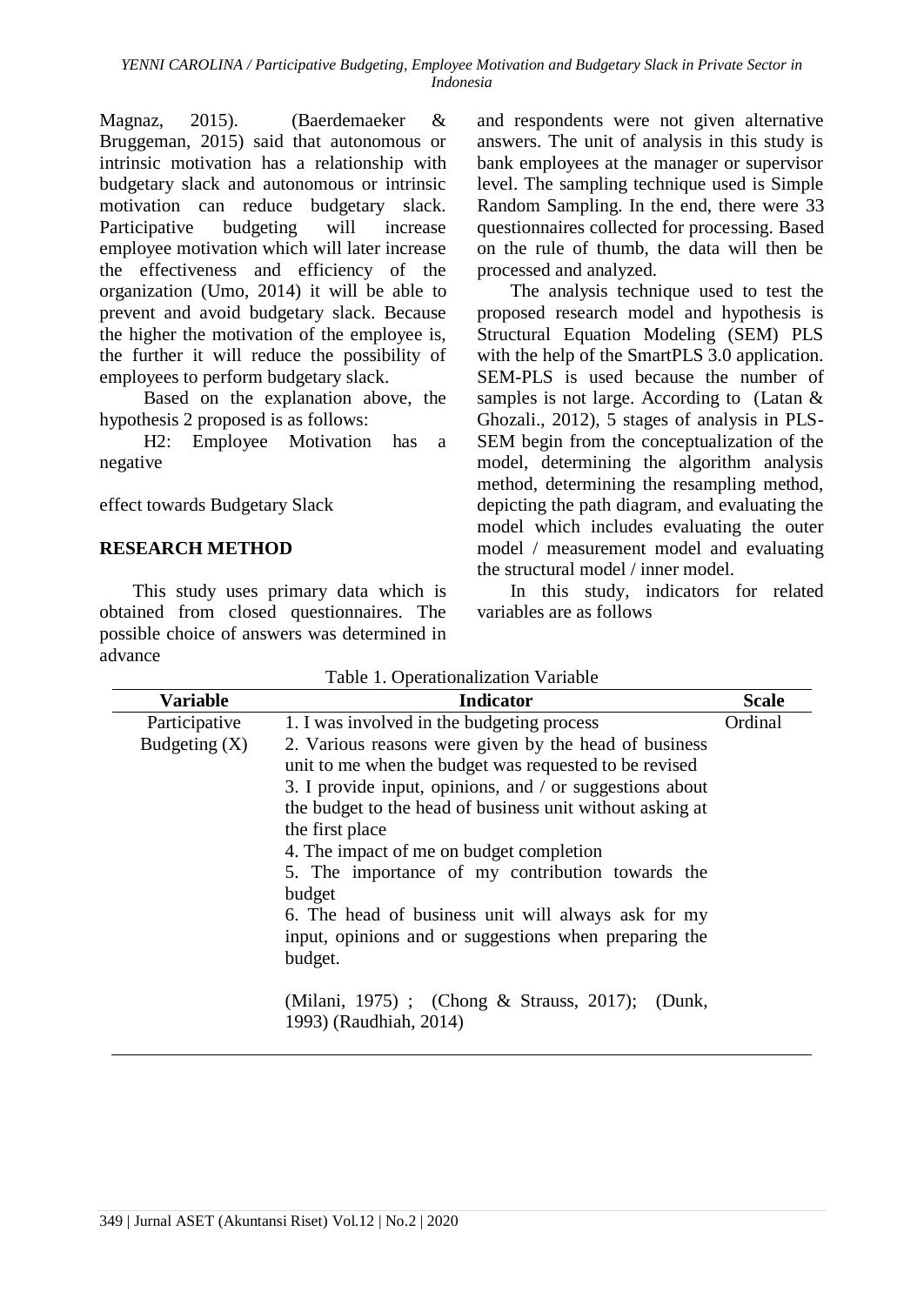| Employee               | 1. I feel that I have made a personal achievement when Ordinal                  |  |
|------------------------|---------------------------------------------------------------------------------|--|
| Motivation (Y)         | the targets in my business unit were achieved                                   |  |
|                        | 2. My opinion of myself will go down if I don't reach                           |  |
|                        | my target                                                                       |  |
|                        | 3. I feel proud of achieving budget targets in my                               |  |
|                        | business unit                                                                   |  |
|                        | 4. I am not happy when my efforts in achieving budget                           |  |
|                        | targets do not meet my usual standards.                                         |  |
|                        | 5. I look back at the efforts I made to achieve the budget                      |  |
|                        | target by feeling that I have done well for my work.                            |  |
|                        | 6. I try to think of new ways to achieve budget targets.                        |  |
|                        |                                                                                 |  |
|                        | (Warr, Cook, & Wall, 1979);<br>(Dow, Watson,                                    |  |
|                        | Greenberg, & Greenberg, 2012)                                                   |  |
| <b>Budgetary Slack</b> | 1. I always succeeded in proposing a budget that is easy Ordinal<br>to achieve; |  |
| (Z)                    | 2. The budget target drives productivity in my business                         |  |
|                        | unit;                                                                           |  |
|                        | 3. The budget target has not made me paying attention                           |  |
|                        | to the increasing of efficiency in my business unit;                            |  |
|                        | 4. The budget target has not made me paying attention                           |  |
|                        | to the increasing of efficiency in my business unit;                            |  |
|                        | 5. Budget in your business unit (1) is very easy to                             |  |
|                        | achieve; (2) can be achieved with a reasonable effort;                          |  |
|                        | (3) can be achieved with great effort; (4) almost cannot                        |  |
|                        | be achieved; or (5) impossible to achieve.                                      |  |
|                        |                                                                                 |  |
|                        | $((Van der Stede, 2000)$ (Raudhiah, 2014)                                       |  |

### **RESEARCH RESULT**

 $\overline{a}$ 

# **1. Result of Outer Model Testing - Construct Validity Testing**

| <b>Outer Loading</b><br><b>Measurement</b><br>Status $(>0,7)$ |       |       |  |  |  |
|---------------------------------------------------------------|-------|-------|--|--|--|
| <b>Instruments</b>                                            |       |       |  |  |  |
| BP1                                                           | 0,852 | Valid |  |  |  |
| BP <sub>2</sub>                                               | 0,871 | Valid |  |  |  |
| BP3                                                           | 0,883 | Valid |  |  |  |
| BP4                                                           | 0,845 | Valid |  |  |  |
| B <sub>P5</sub>                                               | 0,816 | Valid |  |  |  |
| MP1                                                           | 0,782 | Valid |  |  |  |
| MP <sub>2</sub>                                               | 0,816 | Valid |  |  |  |
| MP3                                                           | 0,801 | Valid |  |  |  |
| MP4                                                           | 0,745 | Valid |  |  |  |
| MP <sub>5</sub>                                               | 0,534 | Valid |  |  |  |
| MP <sub>6</sub>                                               | 0,821 | Valid |  |  |  |
| BS1                                                           | 0,801 | Valid |  |  |  |
| BS <sub>2</sub>                                               | 0,776 | Valid |  |  |  |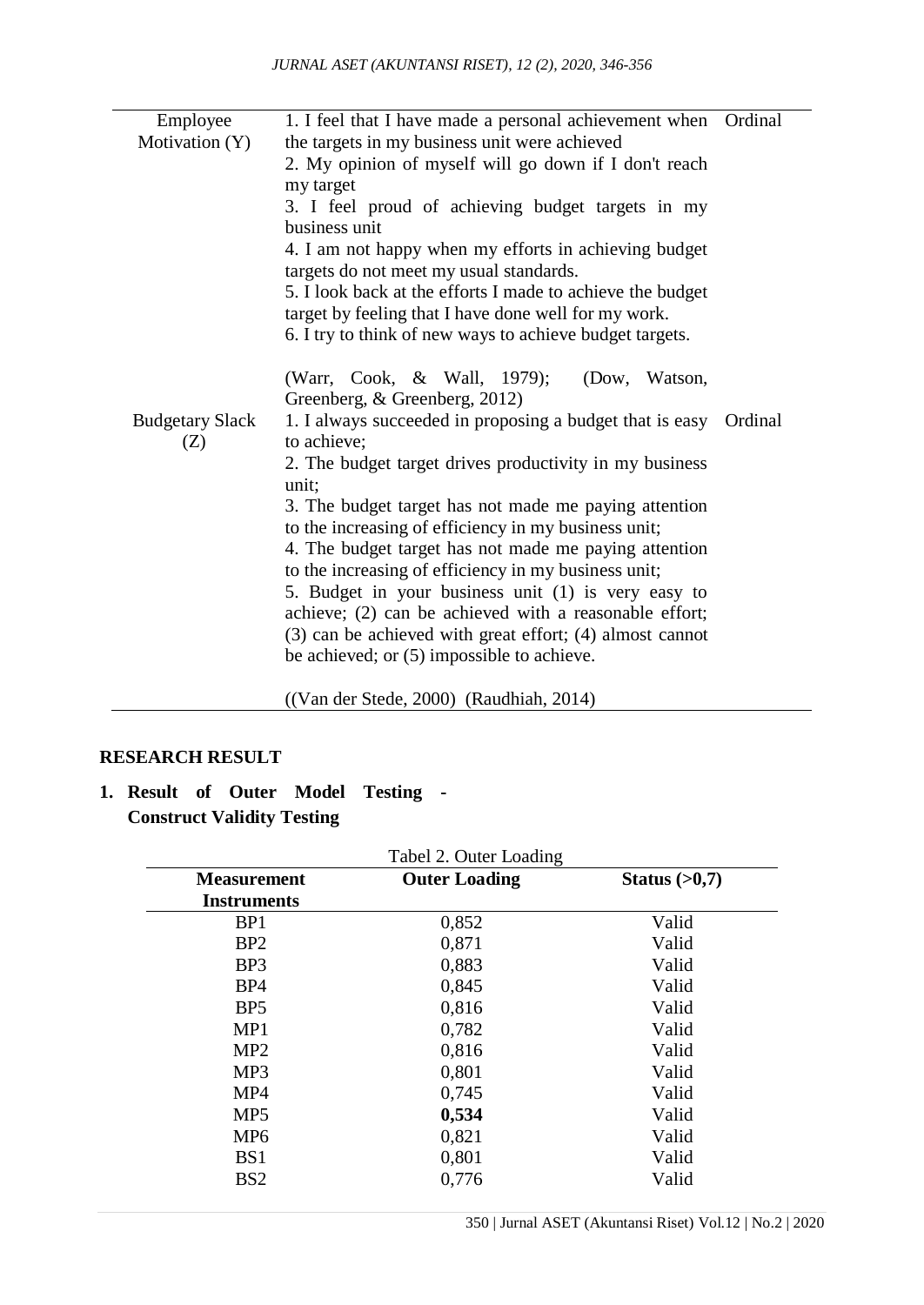*YENNI CAROLINA / Participative Budgeting, Employee Motivation and Budgetary Slack in Private Sector in Indonesia*

| BS3 | 0,854 | Valid |
|-----|-------|-------|
| BS4 | 0,644 | Valid |
| BS5 | 0,632 | Valid |

Source: Data processing SmartPLS 3.0

Based on the table above it can be concluded that the indicator is valid because it has a loading factor value above 0.7. If there are indicators that have a value below 0.7, it still declared valid or has met the convergent validity (above 0.5).

**2. Result of Outer Model Testing - Convergent Validity and Average Variance Extracted (AVE)**

| Tuber 5. IT VE and comunicative      |            |             |                 |  |
|--------------------------------------|------------|-------------|-----------------|--|
|                                      | <b>AVE</b> | communality | Status $(>0,5)$ |  |
| Participative Budgeting $(X)$        | 0,682      | 0,682       | Valid           |  |
| Budgetary Slack (Z)                  | 0.514      | 0.514       | Valid           |  |
| Employee Motivation (Y)              | 0,523      | 0.523       | Valid           |  |
| Source: Data processing SmartPLS 3.0 |            |             |                 |  |

Tabel 3. AVE and comunnality

Convergent validity of the measurement model with reflective indicators assessed based on the loading factors of the construct indicators. In this study, there are 3 constructs with several indicators ranging from 5 to 6 indicators with 1 to 5 scales. Based on the test

results, the measurement model can be

above 0.5 and communality> 0.5.

above 0.5 and communality> 0.5.

a) The participative budgeting construct was measured using BP1, BP2, BP3, BP4, BP5, and BP6. All indicators have AVE

b) Employee Motivation construct was measured using MP1, MP2, MP3, MP4, MP5, and MP6. All indicators have AVE

explained as follows:

c) Budgetary Slack construct was measured using BS1, BS2, BS3, BS4, and BS5. All indicators have AVE above 0.5 and communality> 0.5.

These values meet the convergent validity test. Thus, it can be concluded that the indicators are declared valid and can be accepted as a measure of latent variables of the study.

# **3. Result of Outer Model Testing Discriminant Validity Testing**

|  | Tabel 4. Cross Loading |
|--|------------------------|
|  |                        |

|                 | O<br>Participative<br><b>Employee</b> |                       |                                          |  |
|-----------------|---------------------------------------|-----------------------|------------------------------------------|--|
|                 | Budgeting $(X)$                       | <b>Motivation (Y)</b> | <b>Budgetary Slack</b><br>$(\mathbf{Z})$ |  |
| MP1             | 0,503                                 | 0,803                 | 0,719                                    |  |
| MP <sub>2</sub> | 0,425                                 | 0,786                 | 0,504                                    |  |
| MP3             | 0,565                                 | 0,858                 | 0,724                                    |  |
| MP4             | 0,321                                 | 0,614                 | 0,421                                    |  |
| MP <sub>5</sub> | 0,267                                 | 0,616                 | 0,335                                    |  |
| MP <sub>6</sub> | 0,295                                 | 0,541                 | 0,399                                    |  |
| BS1             | 0,500                                 | 0,624                 | 0,872                                    |  |
| BS <sub>2</sub> | 0,515                                 | 0,658                 | 0,684                                    |  |
| BP1             | 0,851                                 | 0,274                 | 0,405                                    |  |
| BP <sub>2</sub> | 0,832                                 | 0,230                 | 0,439                                    |  |
| BP <sub>3</sub> | 0.882                                 | 0,302                 | 0,483                                    |  |
| BP <sub>4</sub> | 0,843                                 | 0,485                 | 0,444                                    |  |
| BP <sub>5</sub> | 0,835                                 | 0,315                 | 0.394                                    |  |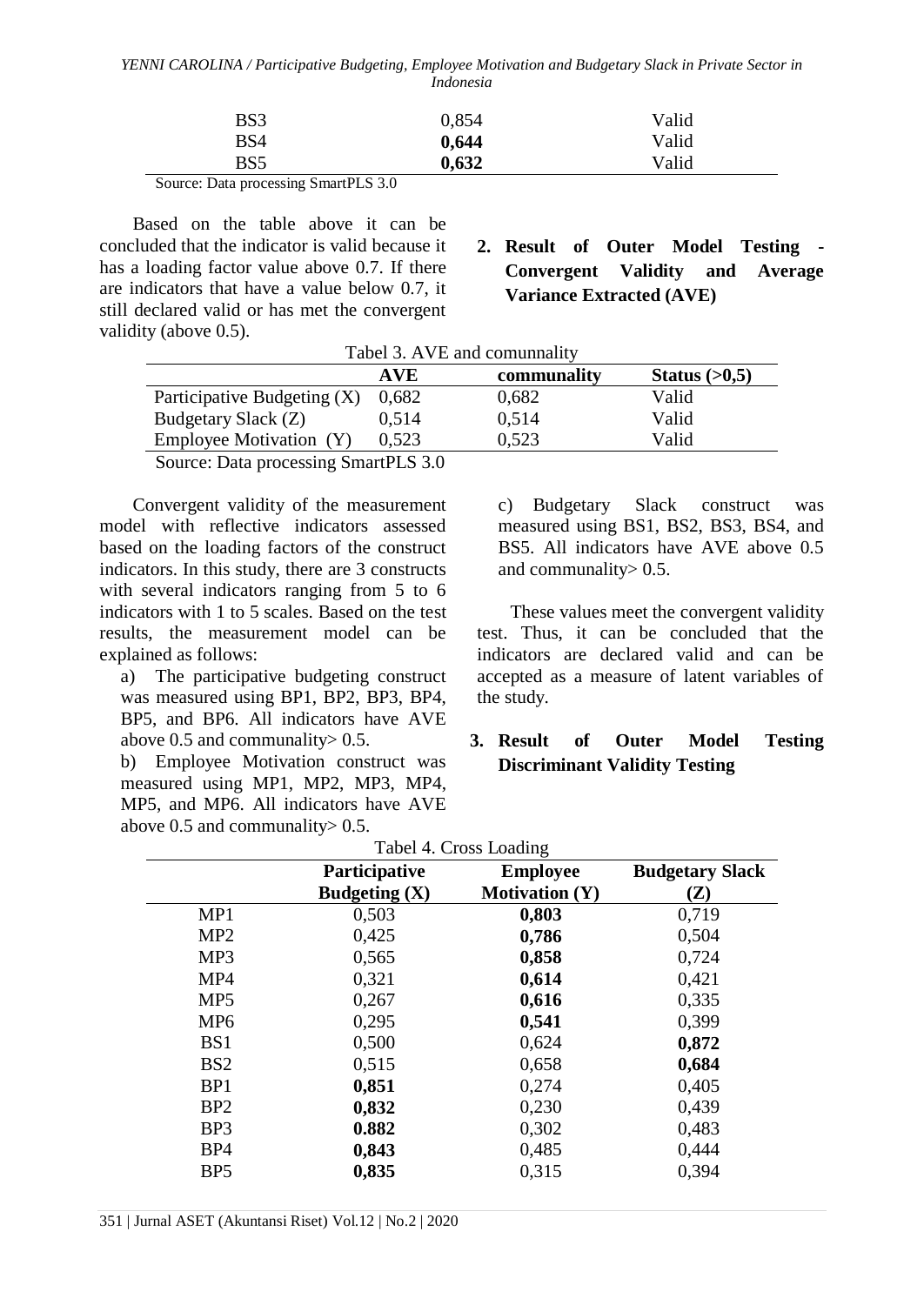#### *JURNAL ASET (AKUNTANSI RISET), 12 (2), 2020, 346-356*

| BP6 | 0,792 | 0,634 | 0,671 |
|-----|-------|-------|-------|
| BS3 | 0,470 | 0,402 | 0,835 |
| BS4 | 0,279 | 0,619 | 0,754 |
| BS5 | 0,260 | 0,349 | 0,613 |

Source: Data processing SmartPLS 3.0

The cross-loading value in the table above showed good discriminant validity. The indicator correlations value to its construct is higher than the indicator correlations value to other constructs.

The consistency test for the indicators was done by the reliability test. Following are the results of Cronbach's alpha testing and composite reliability, which are present in the table below:

# **4. Result of Outer Model Testing Reliability Testing**

| Tabel 5 Cronbach's Alpha and Composite Reliability                                                       |       |       |  |  |
|----------------------------------------------------------------------------------------------------------|-------|-------|--|--|
| <b>Composite Reliability</b><br>Cronbach's Alpha<br>Konstruk                                             |       |       |  |  |
| Participative Budgeting                                                                                  | 0.945 | 0,954 |  |  |
| (X)                                                                                                      |       |       |  |  |
| Budgetary Slack (Z)                                                                                      | 0,874 | 0.917 |  |  |
| Employee Motivation (Y)                                                                                  | 0,823 | 0,875 |  |  |
| $\mathcal{R}_{\text{current}}$ , Dete nuessaine $\mathcal{R}_{\text{model}}$ DI $\mathcal{R}_{\text{1}}$ |       |       |  |  |

Source: Data processing SmartPLS 3.0

Based on the table above, it can be concluded that the construct of participative budgeting, budgetary slack, and employee motivation has good reliability. Cronbach's Alpha and Composite Reliability value is greater than 0.6

The testing criteria with a significance level (α) of 5% are determined as follows: If p-value  $\leq 0.05$  (alpha 5%), the hypothesis is accepted.

If p-value  $\geq 0.05$  (alpha 5%), the hypothesis is rejected.

### **5. Inner Model Testing (Structural Model)**

Table 6. Hypothesis Testing Results on the Research Model

| <b>Hypothesis</b> | Path                | Path<br><b>Coefficient</b> | <b>P</b> Value | <b>Notes</b> |
|-------------------|---------------------|----------------------------|----------------|--------------|
|                   | $PP \rightarrow MK$ | 0.357                      | 0.001          | Significant  |
| Н2                | $MK \rightarrow BS$ | 0.716                      | 0.000          | Significant  |

Source: Data processing SmartPLS 3.0

Hypothesis 1 stated that Participative Budgeting (PP) has a positive effect on Employee Motivation (EM). The test results on the path coefficient between PP and EM indicate that the path coefficient value of PP  $\Box$  EM (0.357) is greater than 0.1 and it's significant at  $\alpha = 0.05$ , thus hypothesis 1 is accepted.

Hypothesis 2 stated that Employee Motivation (EM) has a negative effect on budgetary slack (BS). Test results on the path coefficient between EM and BS showed that there's the value of the path coefficient of MK  $\Box$  BS (0.716) is greater than 0.1 and significant at  $\alpha = 0.05$ , thus hypothesis 2 is accepted.

### **Discussion & Conclusion**

Based on the results of the research conducted, results show that participative budgeting has a positive effect on employee motivation in achieving his organizational goals. This research proves the theory stated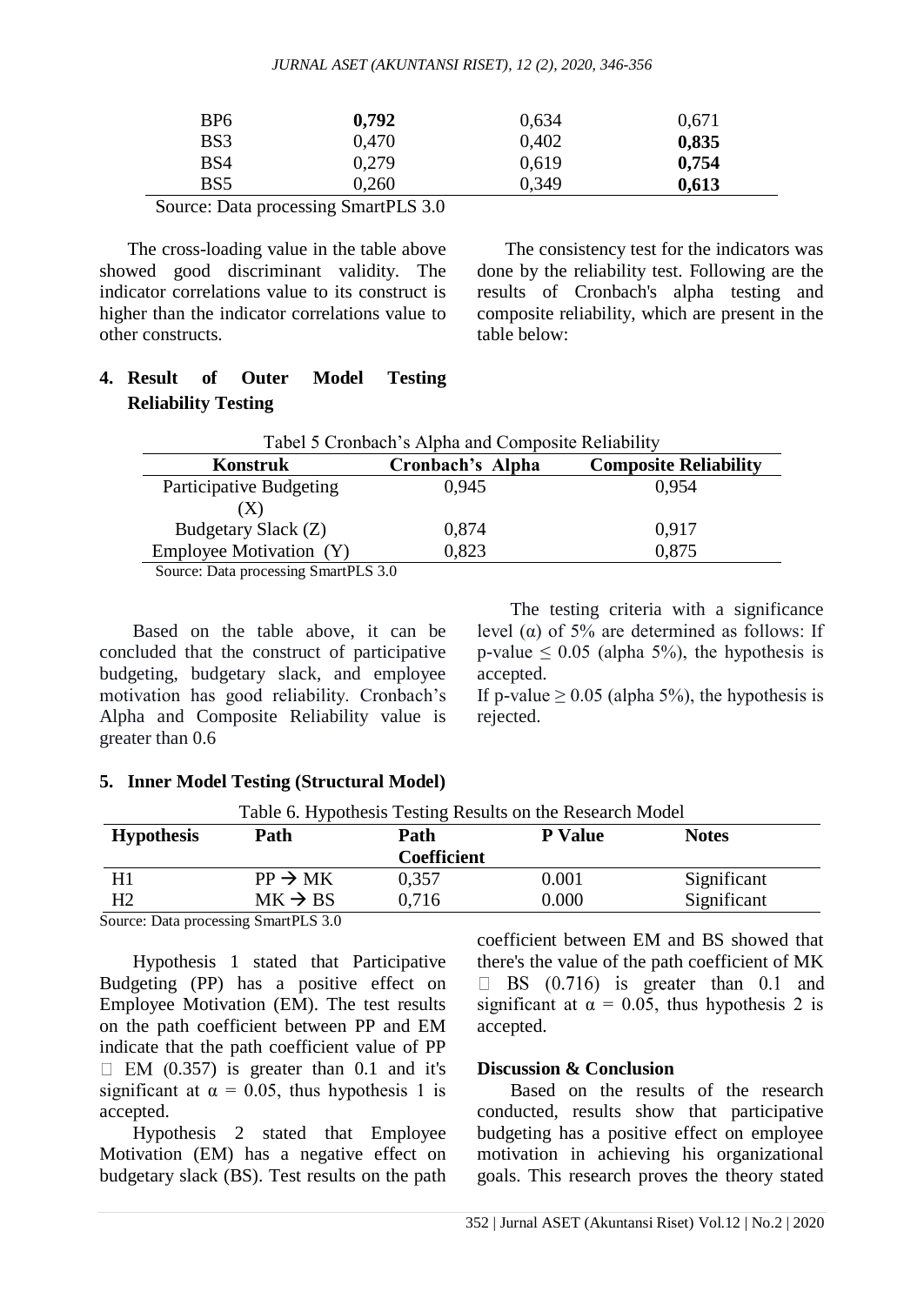by Anthony & Govindarajan, 2007). Participatory budgeting can affect employee motivation, this influence means that when an organization involves employees in the budgeting process, it will motivate employees to carry out their duties and responsibilities.

An organization will succeed if its employees also have high motivation in achieving common goals not for their own interests. Employees feel valued and respected if they are involved in the budgeting process in the company or organization where they are located.

The banking industry has the human capital in carrying out its operational activities. Therefore, employees' "presence" should be well considered. Employee involvement in the preparation of the budget is very important so that employees will have the responsibilities in every activity carried out. This result is also in accordance with previous research conducted by (Djalil, Indriani, & Muttaqin, 2017) found that participative budgeting has a positive effect towards employee motivation. These results illustrate that budget participation will offer at high or low levels of employee motivation. Meanwhile, research conducted by (Zainuddin & Isa, 2011) results are obtained that participative budget indirectly has an effect on motivation through procedural justice as a mediating variable.

Participative budgeting will increase the employee motivation which will later increase the organizational effectiveness and efficiency (Umo, 2014). This will prevent and avoid budgetary slack. If the motivation is high, managerial performance will also be high, because there is a bonus if the budget target has been set by the employer and vice versa. Because the higher the motivation of the employee is, it will reduce the possibility of employees making budgetary slack. This illustrates that highly motivated employees will use the budget to pursue organizational interest, while employees with low motivation will use the budget to pursue their own interests. The results of this study also indicate that employees who are motivated

through budgeting participation will influence the practice of budgetary slack.

Empirical facts findings showed that the intrinsic motivation which is the focus of this study is a concept of motivation that affects the budgeting undertaken in the banking sector. The research findings also showed that if employees have higher intrinsic motivation, they will make more efforts to do positive things in doing their works and avoid budget slack. This finding also supported by previous research conducted by (Baerdemaeker & Bruggeman, 2015). Their research conducted showed that autonomous or intrinsic motivation is more able to reduce the potential for budgetary slack practice than extrinsic motivation.

# **Conclusion**

Based on the results of the research, conclusions are obtained as follow:

1. The result of testing the first hypothesis showed that participative budgeting has a positive effect on employee motivation, which means that employee involvement in the budgeting process will increase the employee motivation in achieving the goals of his organization.

2. The result of testing the second hypothesis showed that employee motivation has a negative effect towards budgetary slack which means that this study accepts the second hypothesis which states that employee motivation has a negative effect towards budgetary slack.

This study focuses on participative budgeting as a factor that affects budgetary slack through employee motivation. Employee motivation that is emphasized in this study is intrinsic motivation. Future research is also expected to use the concept of intrinsic motivation in assessing the motivation associated with budgeting. Because based on the results of this study, this intrinsic motivation that comes from within the employees affects the budgetary slack. Researchers can also examine other variables such as asymmetric information and the value of the budget. This research also can be developed by researching budgetary gaming.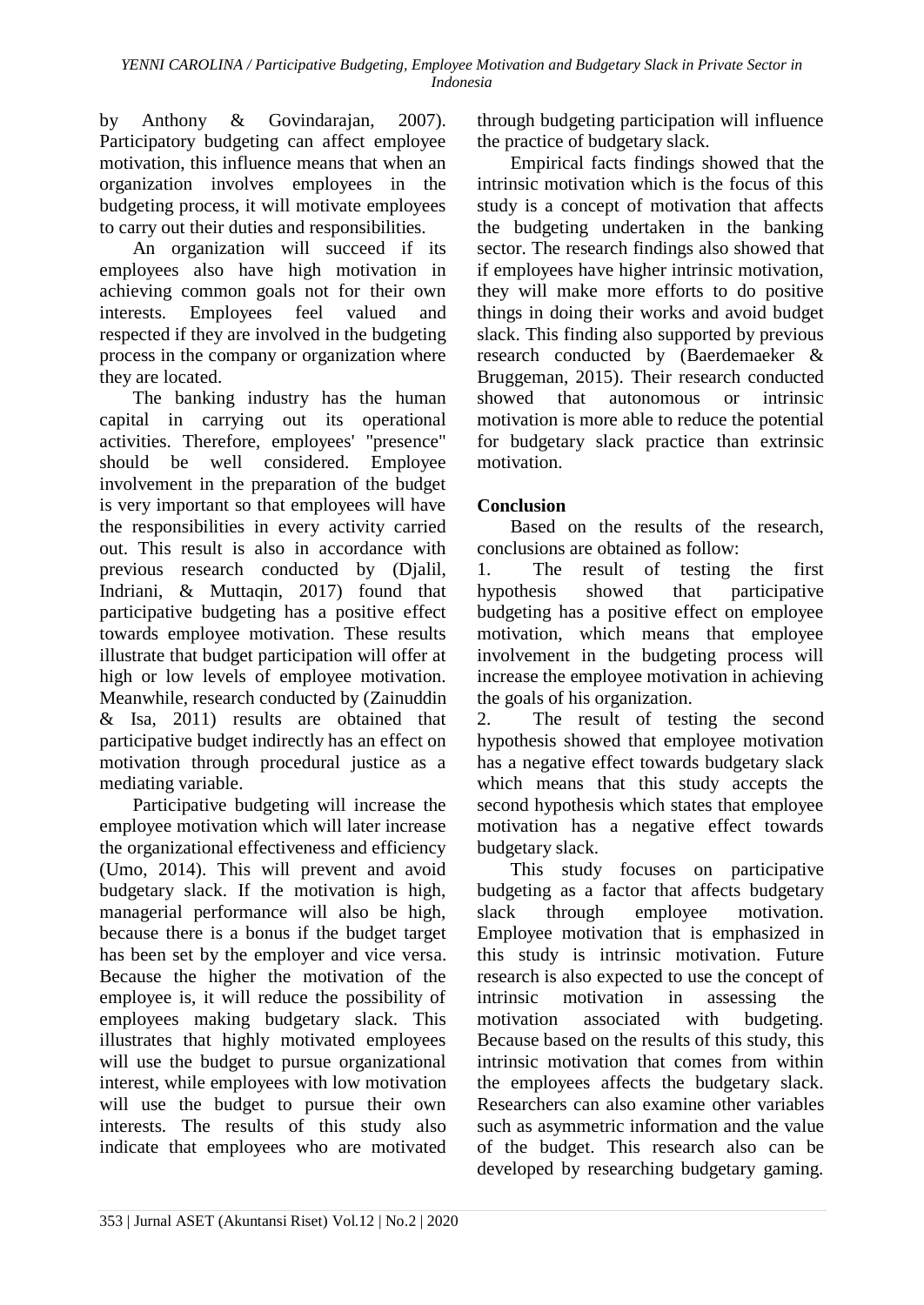Budgetary slack is part of budgetary gaming so that by conducting further research, more general research results can be obtained on budgeting practices in Indonesia.

# **Research Implications Theoretical Implications**

When referring to a theoretical perspective, the results of this study basically support the theory stated by Anthony and Govindaran (2007) which states that budgeting can affect aspects of employee behaviour. The research findings prove that budgeting in the form of employee participation can affect employee motivation. The results of this study will also enrich literature and study on budgets and provide an overview of the budgeting undertaken in the banking sector in Indonesia.

# **Practical Implications**

The findings of this study will ultimately provide a reference for practitioners who use the budget as a planning and control tool. The findings of this study found that unethical practice, namely budgetary slack, can be avoided through budgeting participation which will affect employee motivation in carrying out their duties and responsibilities. Practitioners can consider the quality of the budgeting done, one of which is by involving employees who in the end can suppress budgetary slack practices by increasing employee motivation.

# **REFERENCES:**

- Anthony, R., & Govindarajan, V. (2007). *Management Control Systems*. Singapore: McGraw-Hill.
- Aprila, N., & Hidayani, S. (2012). The Effect of Budgetary Participation, Asymmetry information, Budget Emphasis and Comitment Organization to senjangan anggaranat SKPD Governmental of Bengkulu City. *Proceeding The 13th Malaysia Indonesia Conference on Economics, Management and Accounting (MIICEMA)*. Kuala Lumpur.
- Atkinson, A., Kaplan, R., & Matsumura, E. &. (2012). *Management Accounting: Information for Decision Making and Strategy Execution*. USA: Pearson Education Limited.
- Baerdemaeker, J. D., & Bruggeman, W. (2015). The Impact of Participation in Strategic Planning on Managers' Creation of Budget Slack: The Mediating Role of Autonomous Motivation and Affective Organizational Commitment. *Management Accounting Research*, 1- 12.
- Baiman, S. (1990). *Agency Research in Managerial Accounting: a Second Look. Accounting Organizations and Society*, 341-371.
- Chong, V. K., & Strauss, R. (2017). Participative Budgeting: The Effects of Budget Emphasis, Information Asymmetry and Pricedural Justice on Slack-Addtional Evidence*. Asia-Pacific Management Accounting Journal*, 181- 220.
- Coveney, M., & Cokins, G. (2014). *Budgeting, Planning, and Forecasting in Uncertain Times.* New York: American Institute of Certified Public Accountant, Inc.
- Damrongsukniwat, P., Kunpanitchakit, D., & Durongwatana, S. (2015). The Measurements of Budgetary slack: The Empirical Evidence of Listed Companies in Thailand. *Journal of Economics, Business and Management*, 1-8.
- Djalil, M. A., Indriani, M., & Muttaqin. (2017). The Influence of Organizational Commitment and Motivation in the Relationship between Budget Participation and Managerial Performance (Empirical Study on Provincial Government Agencies (SKPA) of Aceh Province. *BRAND.*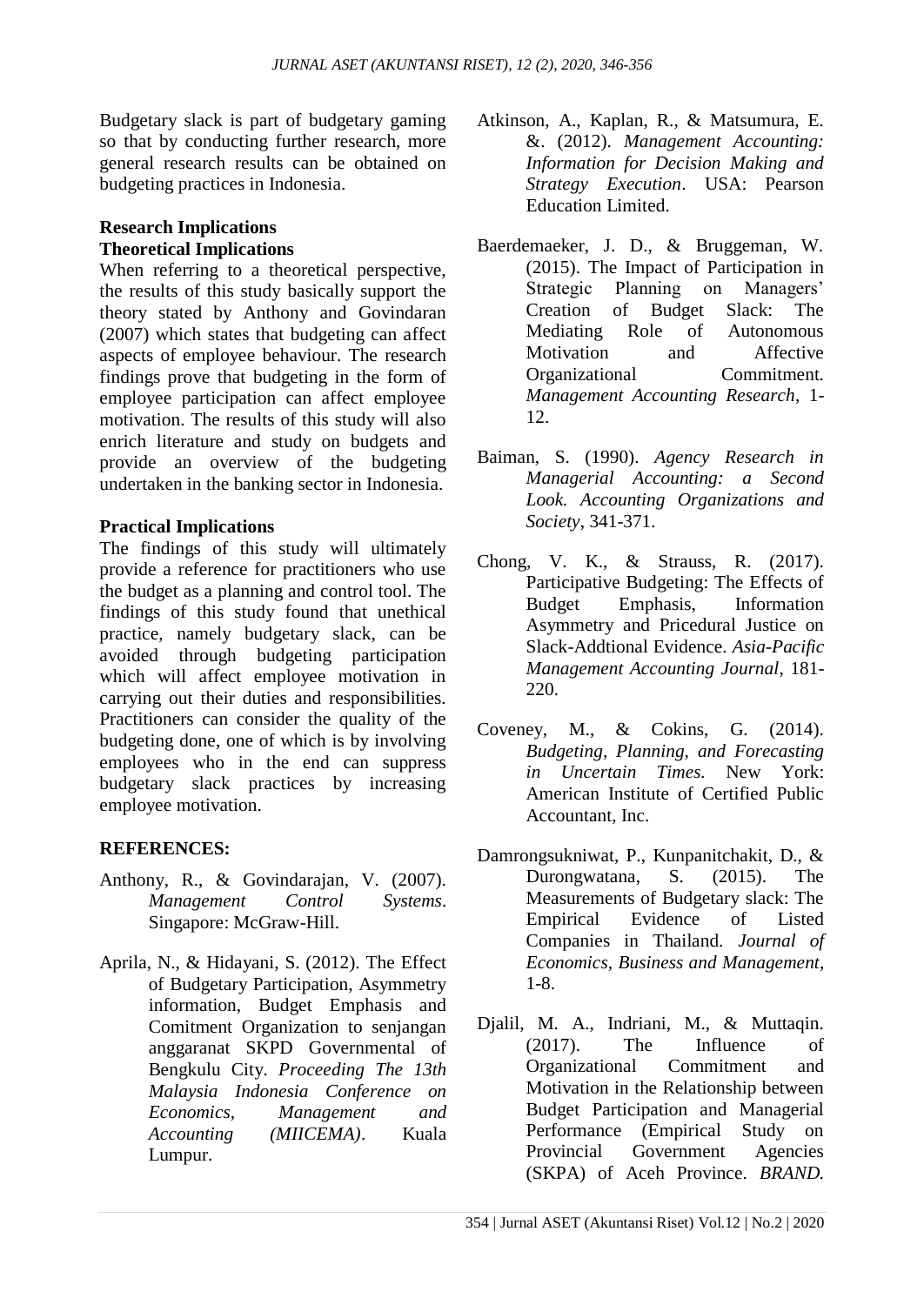*Broad Research in Accounting, Negotiation, and Distribution*, 12-24.

- Dow, K. E., Watson, M. W., Greenberg, P. S., & Greenberg, R. H. (2012). Understanding Participation: Situational Participation, Intrinsic Involvement, and Influences. *Advances in Management Accounting*, 25-47.
- Dunk, A. S. (1993). The Effect of Budget Emphasis and Information Asymmetry on The relation Between Budgetary Participation and Slack. *The Accounting Review*, 400-410.
- Emmanuel, C., Otley, D., & Merchant, K. (2004). *Accounting for Management Control*. UK: Thomson Learning.
- Falikhatun. (2007). Pengaruh Partisipasi Penganggaran terhadap Budgetary Slack dengan Variabel Pemoderasi Ketidakpastian Lingkungan dan Kohesivitas Kelompok. *Jurnal Akuntansi dan Keuangan*, 207-221.
- Hariyanti, W., Purnamasari, P., & Magnaz. (2015). Pluriform motivation as antecedent and its relationships to budgeting participation and managerial performance (Empirical Study on Manufacturing Companies listed on Indonesia Stock Exchange). *Procedia Social and Behavioral Sciences*, 836- 843.
- Kahar, S. H., Rohman, A., & Chariri, A. (2016). Participative Budgeting Budgetary Slack and Job Satisfaction in The Public Sector. *The Journal of Applied Business Research* , 34-48.
- Kumolo, T. (2019). Retrieved from tjahjo-inimasalah-laten-penggunaan-apbd: (https://ekonomi.bisnis.com/read/20190 618/9/935024/tjahjo-ini-masalah-latenpenggunaan-apbd)
- *Accounting Organizations and Society*, 609- 62.
- Latan, I., & Ghozali. (2012). *Partial Least Squares: Concept, Technique and Application SmartPLS 2.0*. Semarang: Badan Penerbit Universitas Diponegoro.
- Ledimo, O., Sabbagha, M. D., & Martins, N. (2019). Validation of An Employee Motivation Measurement Instrument in a Financial Organisation. *Proceedings of the 18th European Conference on Research Methodology for Business and Management Studies*. Johannesburg, South Africa: Academic Conferences and Publishing International Limited.
- Maiga, A., & Jacobs, F. (2007). The Role of Organizational Fairness, Managerial Trust, and Budget Goal Commitment. *Journal of Applied Management Accounting Research* , 39-58.
- Milani, K. (1975). The relationship of Participation in Budget Setting to Industrial Supervisor Performance and Attitudes: A Field Study. *The Accounting Review*, 274-284.
- Raudhiah, N. (2014). Impact of Organisational Factors on Budgetary slack. *E-proceedings of the Conference on Management and Muamalah*, 26- 27.
- Umo, U. P. (2014). The Management Accountant in Budgetary Process, Employees' Motivation and Productivity: The Nigerian Case. *Research Journal of Finance and Accounting*, 178:185.
- Van der Stede, W. A. (2000). The Relationship between Two Consequences of Budgetary Controls: Budgetary Slack Creation and Managerial Short-Term Orientation.
- Walker, K. B., & Johnson, E. N. (1999). The Effects of a Budget-Based Incentive Compensation Scheme on the